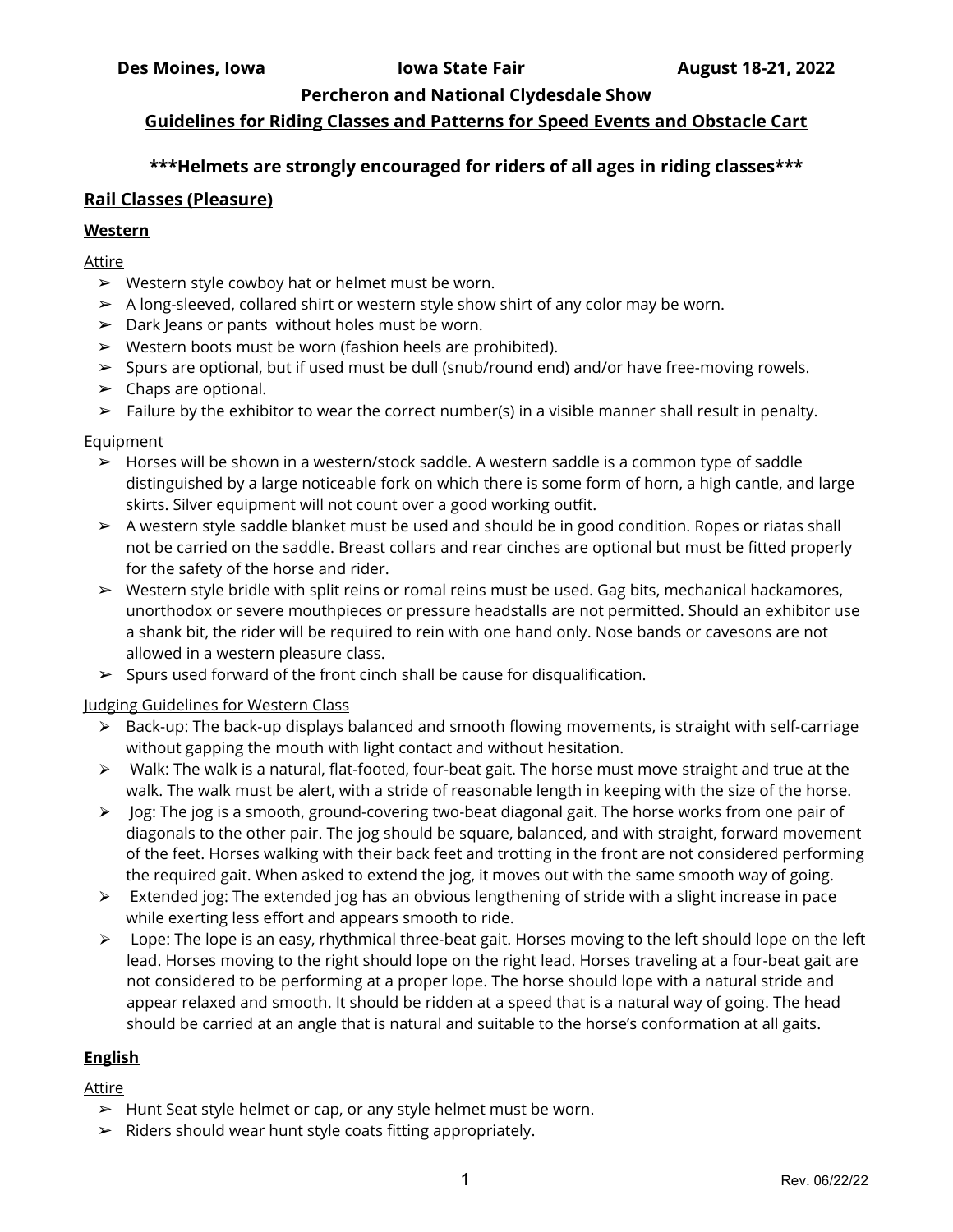# **Guidelines for Riding Classes and Patterns for Speed Events and Obstacle Cart**

- $\triangleright$  Breeches (or jodhpurs) shall fit appropriately and plain in design.
- $\triangleright$  Shirts of any color with tie or choker are preferred.
- $\triangleright$  Exhibitors must wear high English boots or paddock (jodhpur) boots of black or brown.
- $\triangleright$  Failure by exhibitor to wear the correct number(s) in a visible manner shall result in disqualification.

#### **Equipment**

- $\triangleright$  In all English classes, an English snaffle (no shank), kimberwick, pelham, and/or full bridle (with two reins) must be used. All bridles must have a cavesson noseband and browband.
- $\triangleright$  No blinders or other driving/harness equipment.
- $\triangleright$  Saddles must be black and/or brown of traditional hunting or forward seat type, knee inserts on the skirts is optional. Saddle pads should fit the size and shape of the saddle, except when necessary to accommodate numbers on both sides, for which a square pad or suitable attachment may be used. Saddle pads and attachments shall be white or natural color. Dressage saddles acceptable as long as properly fitted.
- $\triangleright$  Optional equipment: Spurs that are blunt, round, or that include a smooth rolling rubber ball. Crops or bats, Gloves, or an English breastplate are also acceptable.

#### Judging Guidelines for the English Class

- $\triangleright$  The English Pleasure Class is judged primarily on the horse's way of going (movement), type or conformation, and its manners.
- $\triangleright$  The purpose of the English style horse is to present or exhibit a horse with a bright, alert expression, whose gaits show potential of being a working hunter. Therefore, its gait must be free-flowing, ground covering, and athletic.
- $\triangleright$  Hunters should move with long, low strides reaching forward with ease and smoothness, be able to lengthen stride and cover ground with relaxed, free-flowing movement, while exhibiting correct gaits that are of the proper cadence. The quality of the movement and the consistency of the gaits are major considerations.
- $\triangleright$  Horses should be obedient, have a bright expression with alert ears, and should respond willingly to the rider with light leg and hand contact. Horses should be responsive and smooth in transition. When asked to extend the trot or hand gallop, they should move out with the same flowing motion.
- $\triangleright$  This class will be judged on performance, condition, and conformation. Maximum credit shall be given to the flowing, balanced, and willing horse.

#### **English and Western Rail Class Faults (scored according to severity)**

- $\triangleright$  Excessive speed (any gait).
- $\blacktriangleright$  Being on the wrong lead.
- $\triangleright$  Breaking gait (including not walking when called for).
- $\triangleright$  Failure to take the appropriate gait when called for (during transitions, excessive delay will be penalized).
- $\blacktriangleright$  Touching horse with free hand.
- $\blacktriangleright$  Head carried too high.
- $\blacktriangleright$  Head carried too low (tip of ear below the withers).
- $\triangleright$  Over Flexing or straining neck in head carriage so the nose is carried behind the vertical.
- $\triangleright$  Excessive nosing out.
- $\triangleright$  Opening mouth excessively.
- $\triangleright$  Stumbling.
- $\triangleright$  If a horse appears sullen, dull, lethargic, emaciated, drawn, or overly tired.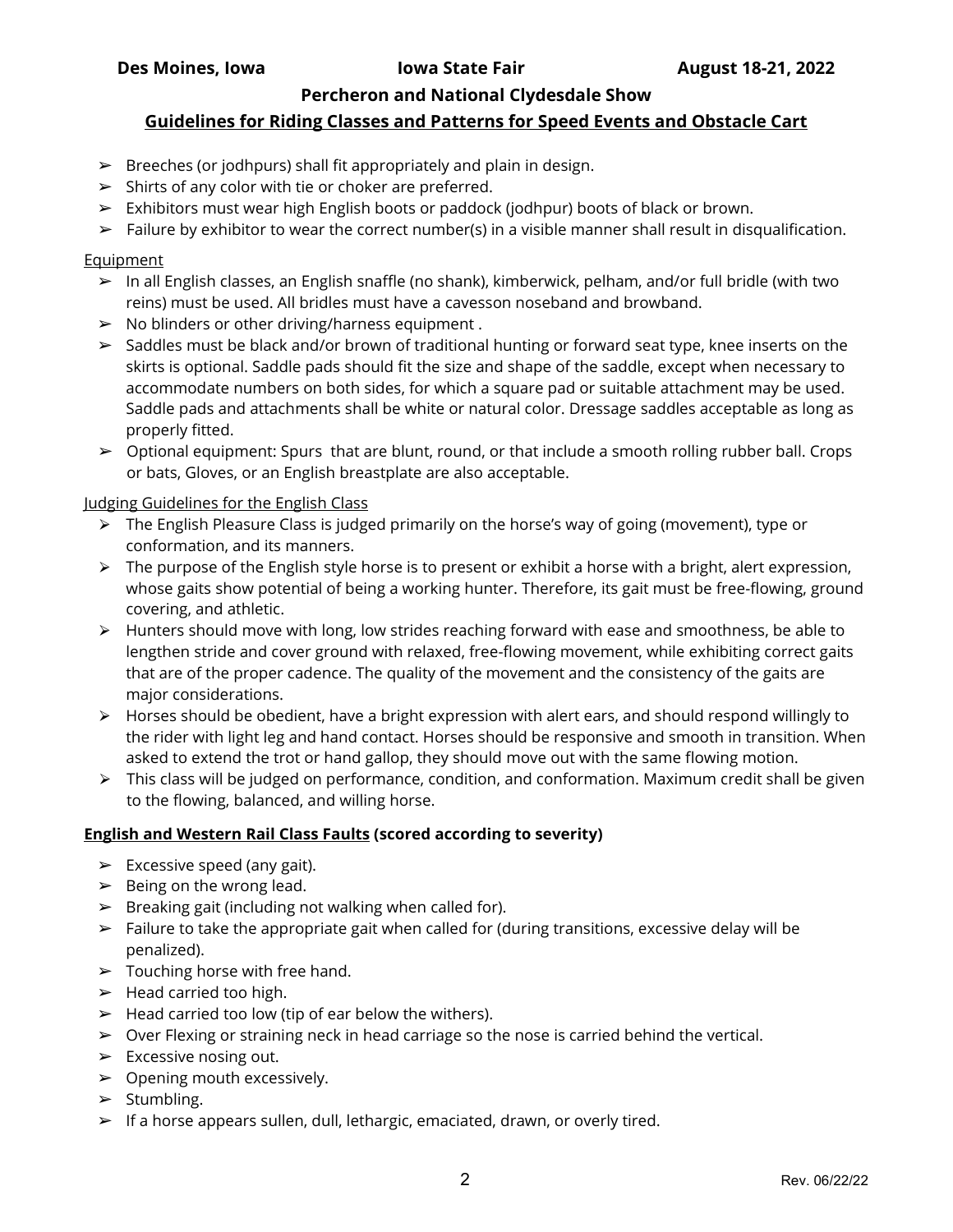# **Guidelines for Riding Classes and Patterns for Speed Events and Obstacle Cart**

- $\triangleright$  Quick, choppy, or pony-strided.
- $\triangleright$  If reins are draped to the point that light contact is not maintained.
- $\triangleright$  Overly canted at the lope (when the outside hind foot is further to the inside of the arena than the inside front foot).

### **Dressage Classes (***Please see the Horse Show Office for Dressage Test Ride Times for Sunday August 21st)*

### Clydesdale

- ➢ 2019 USDF Introductory Level Test B [https://www.usdf.org/docs/showflash/web/tests/2019/Intro\\_Test\\_B.pdf](https://www.usdf.org/docs/showflash/web/tests/2019/Intro_Test_B.pdf)
- $\geq 2019$  USEF Training Level Test 3 [https://www.usdf.org/docs/showflash/web/tests/2019/USEF\\_TLT3.pdf?t=1/21/2022%2010:57:53%20A](https://www.usdf.org/docs/showflash/web/tests/2019/USEF_TLT3.pdf?t=1/21/2022%2010:57:53%20AM) [M](https://www.usdf.org/docs/showflash/web/tests/2019/USEF_TLT3.pdf?t=1/21/2022%2010:57:53%20AM)

# Percheron

➢ 2019 USEF Introductory Level - Test B [https://www.usdf.org/docs/showflash/web/tests/2019/Intro\\_Test\\_B.pdf](https://www.usdf.org/docs/showflash/web/tests/2019/Intro_Test_B.pdf)

### **Speed Event Classes (***Keyhole Race, Big T Race, Barrel Racing, and Pole Bending)*

Faults/Penalties/Disqualifications on all speed events

- $\triangleright$  Disqualified for broken pattern or failing to complete the pattern.
- ⮚ Knocking down a barrel or pole (5 second penalty per barrel or pole).
- $\triangleright$  Falling of horse or rider.
- $\triangleright$  Failure by exhibitor to wear the correct number(s) in a visible manner.

# **Keyhole Race**

The keyhole race is a timed event executed over a pattern. The pattern is typically formed using white powder, commonly flour or powdered chalk, poured into a 'keyhole' shape in the dirt.

- 1. The course will be laid out with a lined keyhole on the ground with the opening of the keyhole facing the starting line.
- 2. The center of the circle should be about 100 feet from the timing line.
- 3. The keyhole will be in the form of a broken circle 22 feet in diameter with a throat 5 feet wide. The angled sides are 5 feet long.
- 4. The horse will cross the timing line, enter the circle of the keyhole, turn around (in either direction) entirely within the circle of the keyhole, and recross the timing line.
- 5. Causes for disqualification include:
	- a. The horse stepping over the chalk line at any point.
	- b. The horse turning around in the throat of the keyhole rather than in the circle.

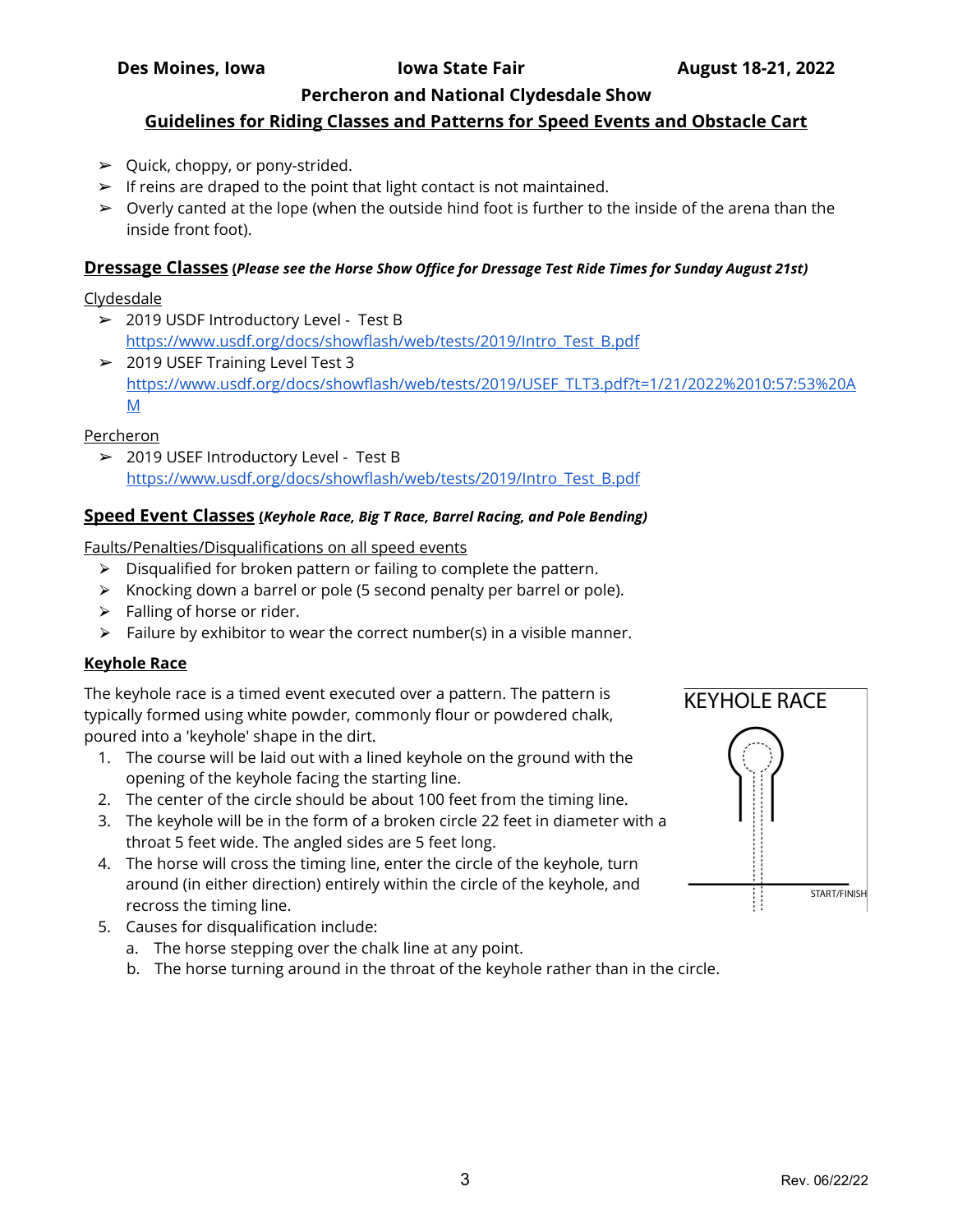# **Guidelines for Riding Classes and Patterns for Speed Events and Obstacle Cart**

# **Big T Race**

The Big T race is a timed event executed over a pattern. The pattern is made up of 2 barrels and 3 vertical poles. The pattern may be ridden to the right or to the left.

- 1. Begin at the start/finish line and weave through the poles.
- 2. Finish your weave by approaching the far side of the barrel.
- 3. Enter the second barrel on the closer side to the start/finish line.
- 4. Weave through the poles to the start/finish line.





The cloverleaf barrel racing pattern will be used for this event.

- 1. Barrels should be the size of a 55-gallon drum.
- 2. The size of the pattern should be about 105 feet (35 yards) between barrels 1 and 2, 120 feet (40 yards) between barrels 2 and 3, 120 feet (40 yards) between barrels 1 and 3, and 20 yards from the timer to the first barrel. It is also recommended that the barrels be set a minimum of 18 feet off the fence.
- 3. Riders have the option of riding course A or B.
	- a. Course A The entry must cross the timing line, circle barrel 1 clockwise, circle barrel 2 counterclockwise, circle barrel 3 counterclockwise and run between barrels 2 and 3 to cross the timing line.
	- b. Course B The entry must cross the timing line, circle barrel 2 counterclockwise, circle barrel 1 clockwise, circle barrel 3 clockwise and run between barrels 2 and 3 to cross the timing line.
- 4. Off course is defined as passing by the center of a barrel on the wrong side as far as the shoulder point is considered. Each barrel center should be clearly marked with straight markers parallel to the starting line. Extra loops in the pattern other than those normally diagrammed should be considered off course.